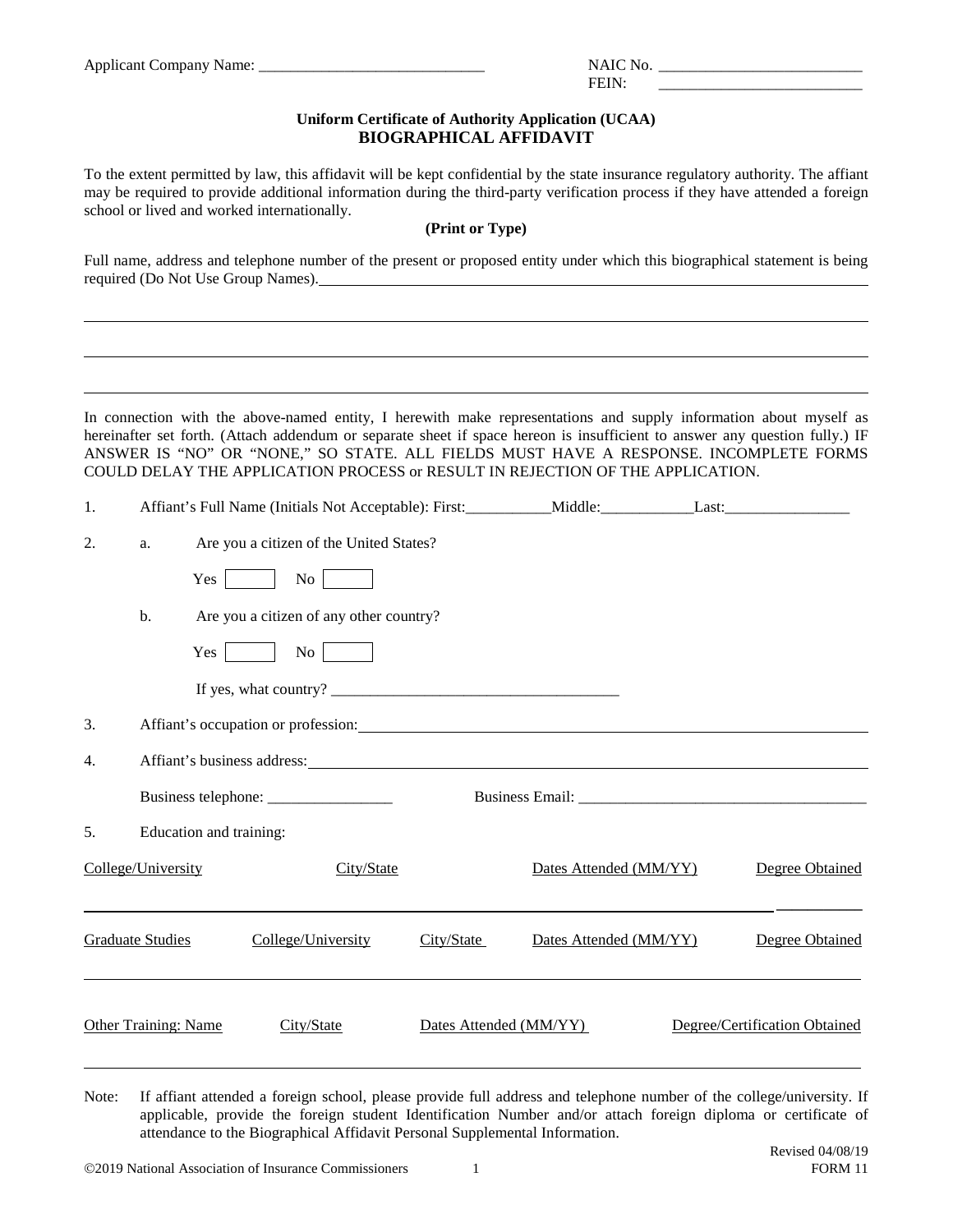|                                                                       |                                |                   |                     |  | FEIN:                                                                                                |                                                                                                                                                                                                                                                                                                                                                                                                                                                                                    |
|-----------------------------------------------------------------------|--------------------------------|-------------------|---------------------|--|------------------------------------------------------------------------------------------------------|------------------------------------------------------------------------------------------------------------------------------------------------------------------------------------------------------------------------------------------------------------------------------------------------------------------------------------------------------------------------------------------------------------------------------------------------------------------------------------|
| List of memberships in professional societies and associations:<br>6. |                                |                   |                     |  |                                                                                                      |                                                                                                                                                                                                                                                                                                                                                                                                                                                                                    |
|                                                                       | Name of<br>Society/Association |                   | <b>Contact Name</b> |  | Address of<br>Society/Association                                                                    | Telephone Number<br>of Society/Association                                                                                                                                                                                                                                                                                                                                                                                                                                         |
|                                                                       |                                |                   |                     |  |                                                                                                      |                                                                                                                                                                                                                                                                                                                                                                                                                                                                                    |
| 7.                                                                    |                                |                   |                     |  |                                                                                                      |                                                                                                                                                                                                                                                                                                                                                                                                                                                                                    |
| 8.                                                                    |                                |                   |                     |  | information may be required during the third-party verification process for international employers. | List complete employment record for the past twenty (20) years, whether compensated or otherwise (up to and<br>including present jobs, positions, partnerships, owner of an entity, administrator, manager, operator, directorates or<br>officerships). Please list the most recent first. Attach additional pages if the space provided is insufficient. It is only<br>necessary to provide telephone numbers and supervisory information for the past ten (10) years. Additional |
|                                                                       | Beginning/Ending               |                   |                     |  |                                                                                                      |                                                                                                                                                                                                                                                                                                                                                                                                                                                                                    |
|                                                                       |                                |                   |                     |  |                                                                                                      |                                                                                                                                                                                                                                                                                                                                                                                                                                                                                    |
|                                                                       |                                |                   |                     |  |                                                                                                      |                                                                                                                                                                                                                                                                                                                                                                                                                                                                                    |
|                                                                       |                                |                   |                     |  |                                                                                                      |                                                                                                                                                                                                                                                                                                                                                                                                                                                                                    |
|                                                                       | Beginning/Ending               |                   |                     |  |                                                                                                      |                                                                                                                                                                                                                                                                                                                                                                                                                                                                                    |
|                                                                       |                                |                   |                     |  |                                                                                                      |                                                                                                                                                                                                                                                                                                                                                                                                                                                                                    |
| Country:                                                              |                                |                   |                     |  |                                                                                                      |                                                                                                                                                                                                                                                                                                                                                                                                                                                                                    |
|                                                                       |                                |                   |                     |  |                                                                                                      |                                                                                                                                                                                                                                                                                                                                                                                                                                                                                    |
|                                                                       | Beginning/Ending               |                   |                     |  |                                                                                                      |                                                                                                                                                                                                                                                                                                                                                                                                                                                                                    |
|                                                                       |                                |                   |                     |  |                                                                                                      |                                                                                                                                                                                                                                                                                                                                                                                                                                                                                    |
|                                                                       |                                |                   |                     |  |                                                                                                      |                                                                                                                                                                                                                                                                                                                                                                                                                                                                                    |
|                                                                       |                                |                   |                     |  |                                                                                                      |                                                                                                                                                                                                                                                                                                                                                                                                                                                                                    |
|                                                                       | Beginning/Ending               |                   |                     |  |                                                                                                      |                                                                                                                                                                                                                                                                                                                                                                                                                                                                                    |
|                                                                       |                                |                   |                     |  |                                                                                                      |                                                                                                                                                                                                                                                                                                                                                                                                                                                                                    |
|                                                                       |                                |                   |                     |  |                                                                                                      |                                                                                                                                                                                                                                                                                                                                                                                                                                                                                    |
|                                                                       |                                | Type of Business: |                     |  |                                                                                                      | Supervisor/Contact:                                                                                                                                                                                                                                                                                                                                                                                                                                                                |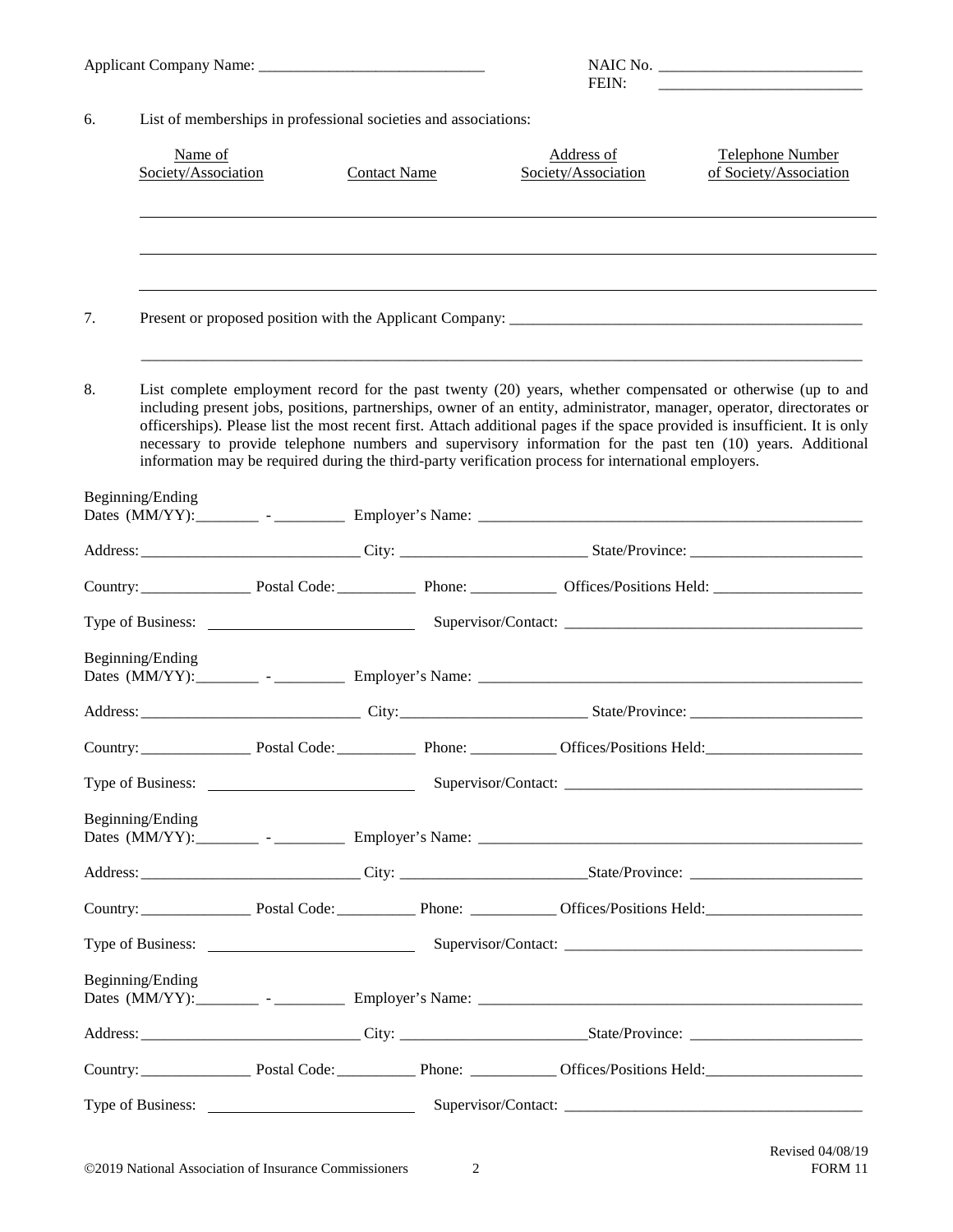|     |    |                                                                                                | FEIN:<br><u> 1980 - John Barnett, fransk kongresu og den forske forskellige og det forskellige og det forskellige og det</u>                                                                                                                                                                                                                                                                                                                                                                                                                                                                                                                                                                                                                                                                                                                                 |
|-----|----|------------------------------------------------------------------------------------------------|--------------------------------------------------------------------------------------------------------------------------------------------------------------------------------------------------------------------------------------------------------------------------------------------------------------------------------------------------------------------------------------------------------------------------------------------------------------------------------------------------------------------------------------------------------------------------------------------------------------------------------------------------------------------------------------------------------------------------------------------------------------------------------------------------------------------------------------------------------------|
| 9.  | a. | Have you ever been in a position which required a fidelity bond?                               |                                                                                                                                                                                                                                                                                                                                                                                                                                                                                                                                                                                                                                                                                                                                                                                                                                                              |
|     |    | No No<br>Yes                                                                                   |                                                                                                                                                                                                                                                                                                                                                                                                                                                                                                                                                                                                                                                                                                                                                                                                                                                              |
|     |    |                                                                                                |                                                                                                                                                                                                                                                                                                                                                                                                                                                                                                                                                                                                                                                                                                                                                                                                                                                              |
|     | b. | revoked?                                                                                       | Have you ever been denied an individual or position schedule fidelity bond, or had a bond canceled or                                                                                                                                                                                                                                                                                                                                                                                                                                                                                                                                                                                                                                                                                                                                                        |
|     |    | $\overline{N}$ o<br>Yes                                                                        |                                                                                                                                                                                                                                                                                                                                                                                                                                                                                                                                                                                                                                                                                                                                                                                                                                                              |
|     |    |                                                                                                | If yes, give details: The contract of the contract of the contract of the contract of the contract of the contract of the contract of the contract of the contract of the contract of the contract of the contract of the cont                                                                                                                                                                                                                                                                                                                                                                                                                                                                                                                                                                                                                               |
| 10. |    | pages if the space provided is insufficient.                                                   | List any professional, occupational and vocational licenses (including licenses to sell securities) issued by any public<br>or governmental licensing agency or regulatory authority or licensing authority that you presently hold or have held<br>in the past. For any non-insurance regulatory issuer, identify and provide the name, address and telephone number of<br>the licensing authority or regulatory body having jurisdiction over the license (s) issued. If your professional license<br>number is your Social Security Number (SSN) or embeds your SSN or any sequence of more than five numbers that<br>are reasonably identifiable as your SSN, then write SSN for that portion of the professional license number that is<br>represented by your SSN. (For example, "SSN", "12-SSN-345" or "1234-SSN" (last 6 digits)). Attach additional |
|     |    |                                                                                                |                                                                                                                                                                                                                                                                                                                                                                                                                                                                                                                                                                                                                                                                                                                                                                                                                                                              |
|     |    |                                                                                                |                                                                                                                                                                                                                                                                                                                                                                                                                                                                                                                                                                                                                                                                                                                                                                                                                                                              |
|     |    |                                                                                                | License Type: License #: License #: Date Issued (MM/YY):                                                                                                                                                                                                                                                                                                                                                                                                                                                                                                                                                                                                                                                                                                                                                                                                     |
|     |    |                                                                                                |                                                                                                                                                                                                                                                                                                                                                                                                                                                                                                                                                                                                                                                                                                                                                                                                                                                              |
|     |    | Non-Insurance Regulatory Phone Number (if known):                                              |                                                                                                                                                                                                                                                                                                                                                                                                                                                                                                                                                                                                                                                                                                                                                                                                                                                              |
|     |    |                                                                                                |                                                                                                                                                                                                                                                                                                                                                                                                                                                                                                                                                                                                                                                                                                                                                                                                                                                              |
|     |    |                                                                                                |                                                                                                                                                                                                                                                                                                                                                                                                                                                                                                                                                                                                                                                                                                                                                                                                                                                              |
|     |    |                                                                                                | License Type: License #: License #: License #: Date Issued (MM/YY):                                                                                                                                                                                                                                                                                                                                                                                                                                                                                                                                                                                                                                                                                                                                                                                          |
|     |    |                                                                                                |                                                                                                                                                                                                                                                                                                                                                                                                                                                                                                                                                                                                                                                                                                                                                                                                                                                              |
|     |    |                                                                                                |                                                                                                                                                                                                                                                                                                                                                                                                                                                                                                                                                                                                                                                                                                                                                                                                                                                              |
| 11. |    | the record was sealed or expunged, an affiant may respond "no" to the question. Have you ever: | In responding to the following, if the record has been sealed or expunged, and the affiant has personally verified that                                                                                                                                                                                                                                                                                                                                                                                                                                                                                                                                                                                                                                                                                                                                      |
|     | a. | any public administrative, or governmental licensing agency?                                   | Been refused an occupational, professional, or vocational license or permit by any regulatory authority, or                                                                                                                                                                                                                                                                                                                                                                                                                                                                                                                                                                                                                                                                                                                                                  |
|     |    | No<br>Yes 1                                                                                    |                                                                                                                                                                                                                                                                                                                                                                                                                                                                                                                                                                                                                                                                                                                                                                                                                                                              |
|     | b. | any judicial, administrative, regulatory, or disciplinary action?                              | Had any occupational, professional, or vocational license or permit you hold or have held, been subject to                                                                                                                                                                                                                                                                                                                                                                                                                                                                                                                                                                                                                                                                                                                                                   |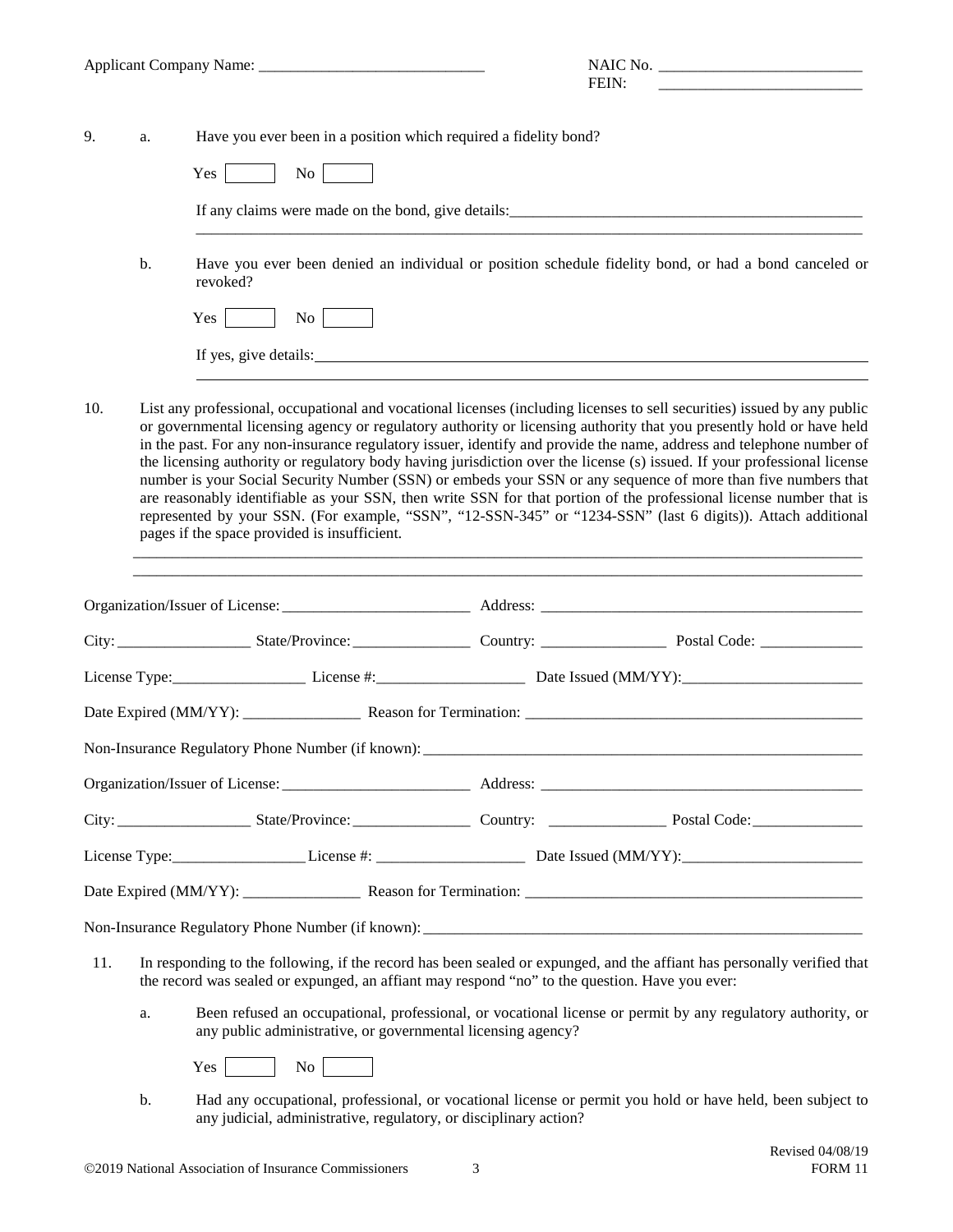| <b>Applicant Company Name:</b> |  |  |
|--------------------------------|--|--|
|                                |  |  |

| -------<br>Apr<br>.<br>$    -$<br>.<br>. Ια.<br>чашс<br>_________<br>. . | י<br>,,                             |
|--------------------------------------------------------------------------|-------------------------------------|
|                                                                          | the contract of the contract of the |

Yes No

c. Been placed on probation or had a fine levied against you or your occupational, professional, or vocational license or permit in any judicial, administrative, regulatory, or disciplinary action?

Yes No

d. Been charged with, or indicted for, any criminal offense(s) other than civil traffic offenses?

Yes No

e. Pled guilty, or nolo contendere, or been convicted of, any criminal offense(s) other than civil traffic offenses?



f. Had adjudication of guilt withheld, had a sentence imposed or suspended, had pronouncement of a sentence suspended, or been pardoned, fined, or placed on probation, for any criminal offense(s) other than civil traffic offenses?



g. Been subject to a cease and desist letter or order, or enjoined, either temporarily or permanently, in any judicial, administrative, regulatory, or disciplinary action, from violating any federal, state law or law of another country regulating the business of insurance, securities or banking, or from carrying out any particular practice or practices in the course of the business of insurance, securities or banking?



h. Been, within the last ten (10) years, a party to any civil action involving dishonesty, breach of trust, or a financial dispute?



i. Had a finding made by the Comptroller of any state or the Federal Government that you have violated any provisions of small loan laws, banking or trust company laws, or credit union laws, or that you have violated any rule or regulation lawfully made by the Comptroller of any state or the Federal Government?

j. Had a lien or foreclosure action filed against you or any entity while you were associated with that entity?

If the response to any question above is yes, please provide details including dates, locations, disposition, etc. Attach a copy of the complaint and filed adjudication or settlement as appropriate.

\_\_\_\_\_\_\_\_\_\_\_\_\_\_\_\_\_\_\_\_\_\_\_\_\_\_\_\_\_\_\_\_\_\_\_\_\_\_\_\_\_\_\_\_\_\_\_\_\_\_\_\_\_\_\_\_\_\_\_\_\_\_\_\_\_\_\_\_\_\_\_\_\_\_\_\_\_\_\_\_\_\_\_\_\_\_\_\_

\_\_\_\_\_\_\_\_\_\_\_\_\_\_\_\_\_\_\_\_\_\_\_\_\_\_\_\_\_\_\_\_\_\_\_\_\_\_\_\_\_\_\_\_\_\_\_\_\_\_\_\_\_\_\_\_\_\_\_\_\_\_\_\_\_\_\_\_\_\_\_\_\_\_\_\_\_\_\_\_\_\_\_\_\_\_\_\_

12. List any entity subject to regulation by an insurance regulatory authority that you control directly or indirectly. The term "control" (including the terms "controlling," "controlled by" and "under common control with") means the possession, direct or indirect, of the power to direct or cause the direction of the management and policies of a person, whether through the ownership of voting securities, by contract other than a commercial contract for goods or non-management services, or otherwise, unless the power is the result of an official position with or corporate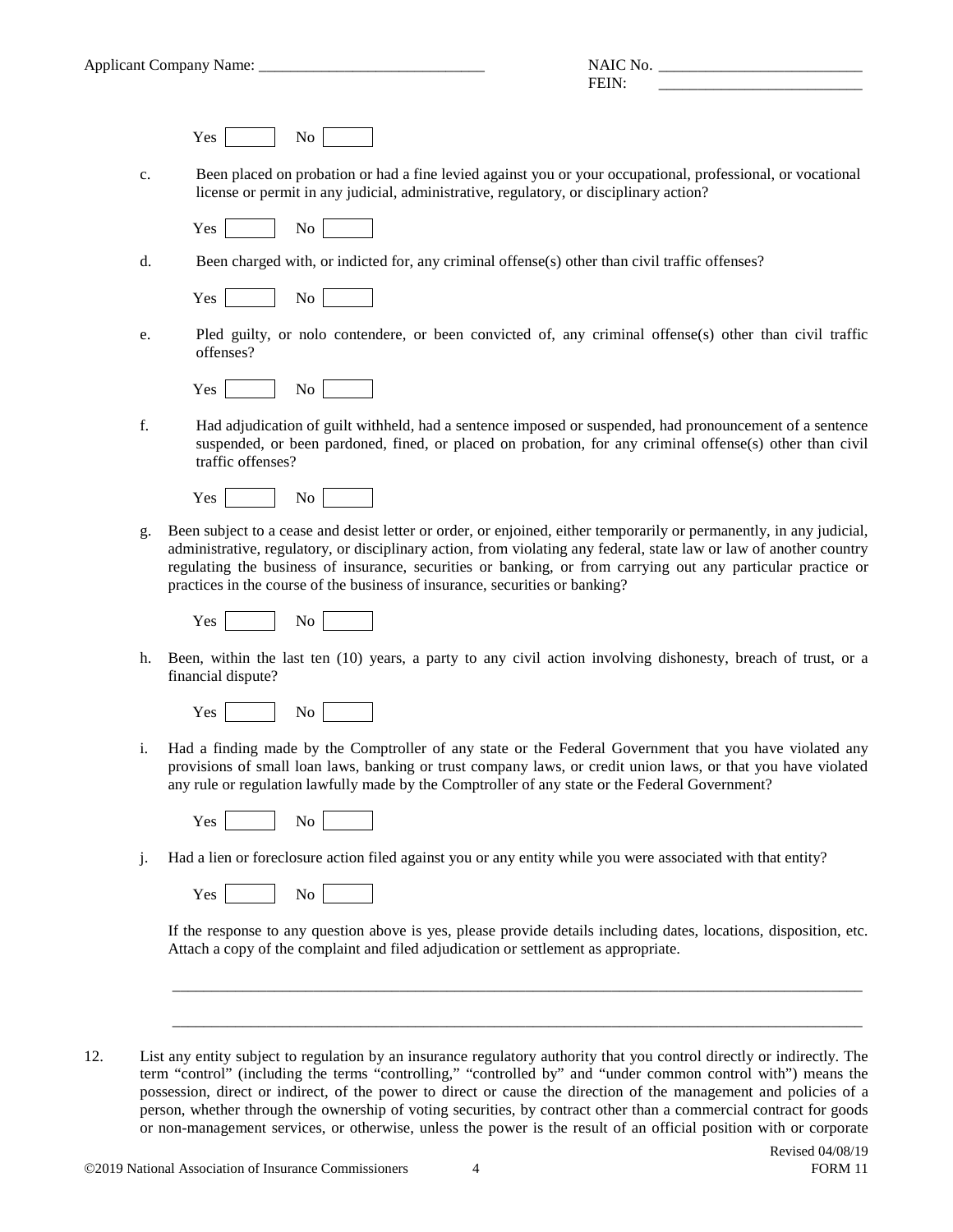| <b>Applicant Company Name:</b> |
|--------------------------------|
|--------------------------------|

| Applic<br>$\mathsf{companv}$<br>ıcant<br>. чин.<br>vanne.<br>_________ | ``<br>_________________ |  |
|------------------------------------------------------------------------|-------------------------|--|
| . .                                                                    | _____________________   |  |

office held by the person. Control shall be presumed to exist if any person, directly or indirectly, owns, controls, holds with the power to vote, or holds proxies representing, ten percent (10%) or more of the voting securities of any other person.

If any of the stock is pledged or hypothecated in any way, give details.

13. Do [Will] you or members of your immediate family individually or cumulatively subscribe to or own, beneficially or of record, 10% or more of the outstanding shares of stock of any entity subject to regulation by an insurance regulatory authority, or its affiliates? An "affiliate" of, or person "affiliated" with, a specific person, is a person that directly, or indirectly through one or more intermediaries, controls, or is controlled by, or is under common control with, the person specified.



If yes, please identify the company or companies in which the cumulative stock holdings represent 10% or more of the outstanding voting securities.

If any of the shares of stock are pledged or hypothecated in any way, give details.

14. Have you ever been adjudged a bankrupt?

| Yes                      |  |
|--------------------------|--|
| If yes, provide details: |  |

\_\_\_\_\_\_\_\_\_\_\_\_\_\_\_\_\_\_\_\_\_\_\_\_\_\_\_\_\_\_\_\_\_\_\_\_\_\_\_\_\_\_\_\_\_\_\_\_\_\_\_\_\_\_\_\_\_\_\_\_\_\_\_\_\_\_\_\_\_\_\_\_\_\_\_\_\_\_\_\_\_\_\_\_\_\_\_\_\_\_\_\_

- 15. To your knowledge has any company or entity (including entities controlled by the holding company) for which you were an officer or director, trustee, investment committee member, key management employee or controlling stockholder, had any of the following events occur while you served in such capacity? If employed at the holding company level provide the group code.
	- a. Been refused a permit, license, or certificate of authority by any regulatory authority, or governmentallicensing agency?

| ÷<br>÷<br>щ,<br>- - | -<br>- |  |
|---------------------|--------|--|
|---------------------|--------|--|

b. Had its permit, license, or certificate of authority suspended, revoked, canceled, non-renewed, or subjected to any judicial, administrative, regulatory, or disciplinary action (including rehabilitation, liquidation, receivership, conservatorship, federal bankruptcy proceeding, state insolvency, supervision or any other similar proceeding)?

| Yes | No |  |
|-----|----|--|
|     |    |  |

c. Been placed on probation or had a fine levied against it or against its permit, license, or certificate of authority in any civil, criminal, administrative, regulatory, or disciplinary action?

Yes No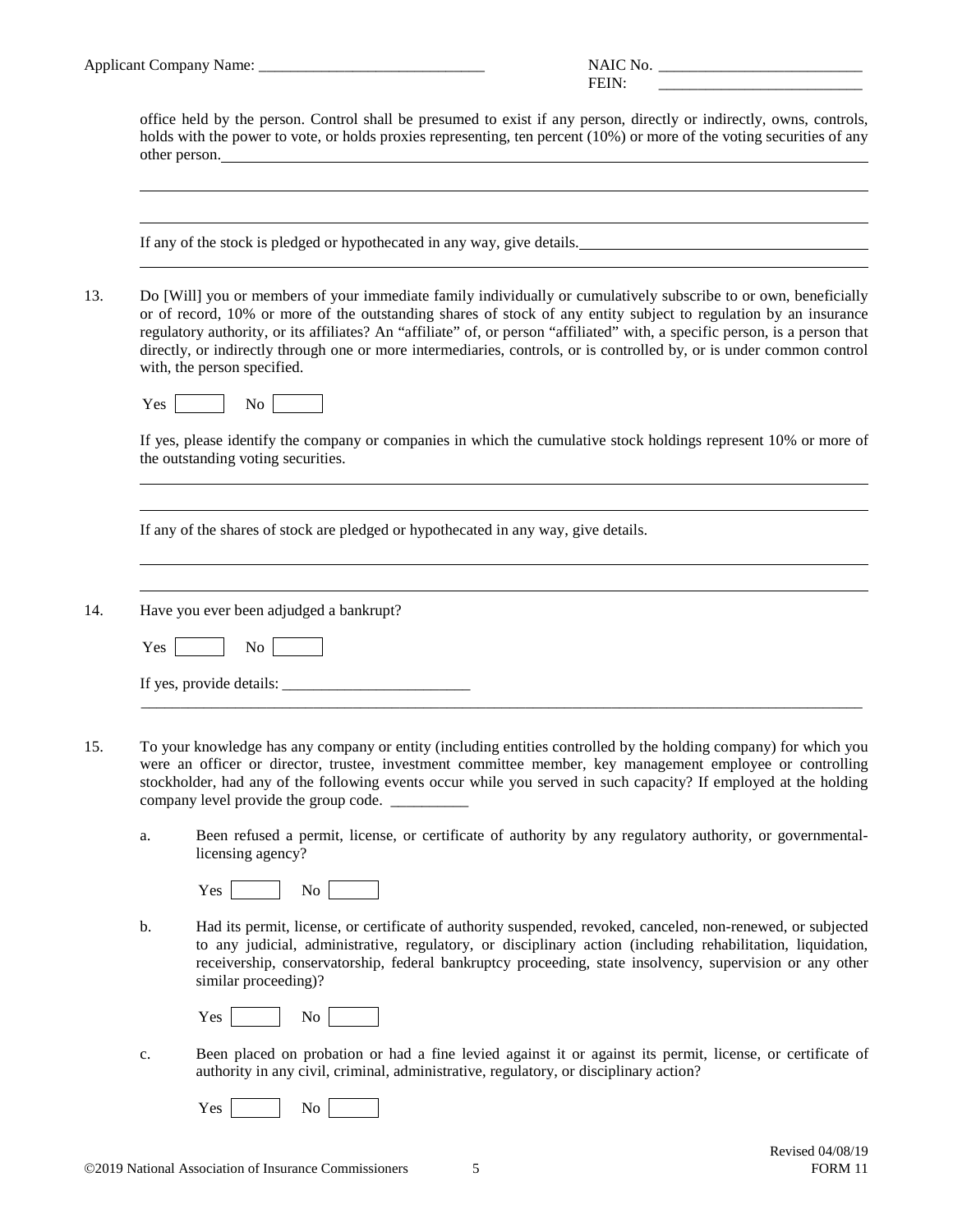|                                                                                                                                                                                                                                       | FEIN:                 |
|---------------------------------------------------------------------------------------------------------------------------------------------------------------------------------------------------------------------------------------|-----------------------|
| If the answer to any of the above is yes, please indicate and give details. When responding to questions (b) and (c),<br>affiant should also include any events within twelve (12) months after his or her departure from the entity. |                       |
| If an affiant has any doubt about the accuracy of an answer, the question should be answered in the positive<br>Note:<br>and an explanation provided.                                                                                 |                       |
| of my knowledge and belief.<br>I hereby acknowledge that I may be contacted to provide additional information regarding international searches.                                                                                       |                       |
| (Signature of Affiant)                                                                                                                                                                                                                |                       |
|                                                                                                                                                                                                                                       |                       |
| The foregoing instrument was acknowledged before me this ____day of _________, 20___ by __________________,<br>and:                                                                                                                   |                       |
| who is personally known to me, or                                                                                                                                                                                                     |                       |
|                                                                                                                                                                                                                                       |                       |
| [SEAL]                                                                                                                                                                                                                                | Notary Public         |
|                                                                                                                                                                                                                                       | Printed Notary Name   |
|                                                                                                                                                                                                                                       | My Commission Expires |
|                                                                                                                                                                                                                                       |                       |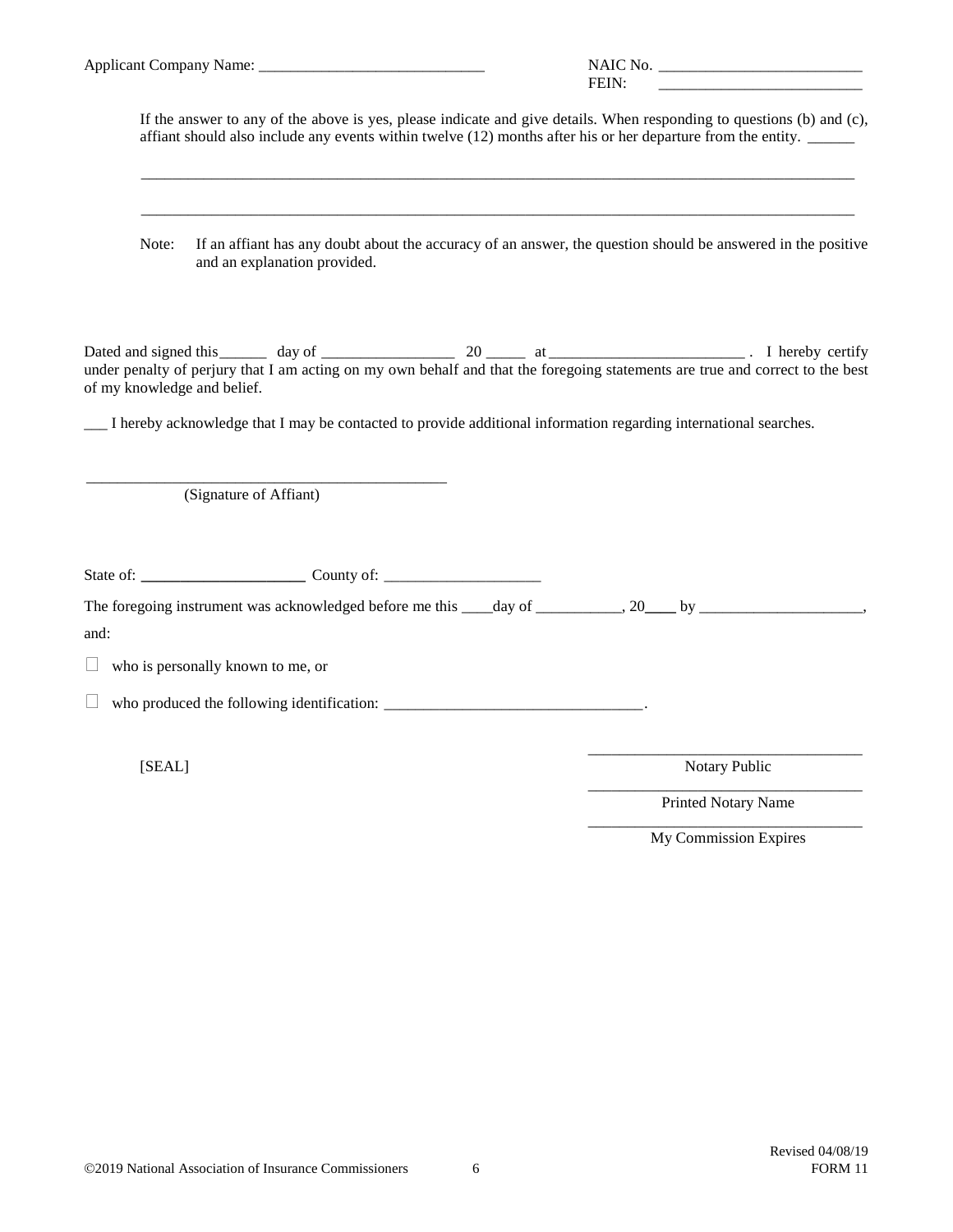$FENN:$ 

## **BIOGRAPHICAL AFFIDAVIT Supplemental Personal Information**

## **(Print or Type)**

To the extent permitted by law, this affidavit will be kept confidential by the state insurance regulatory authority. The affiant may be required to provide additional information during the third-party verification process if they have attended a foreign school or lived and worked internationally.

Full name, address, and telephone number of the present or proposed entity under which this biographical statement is being required (Do Not Use Group Names).

\_\_\_\_\_\_\_\_\_\_\_\_\_\_\_\_\_\_\_\_\_\_\_\_\_\_\_\_\_\_\_\_\_\_\_\_\_\_\_\_\_\_\_\_\_\_\_\_\_\_\_\_\_\_\_\_\_\_\_\_\_\_\_\_\_\_\_\_\_\_\_\_\_\_\_\_\_\_\_\_\_\_\_\_\_\_\_\_\_\_\_\_\_\_\_\_\_\_\_

\_\_\_\_\_\_\_\_\_\_\_\_\_\_\_\_\_\_\_\_\_\_\_\_\_\_\_\_\_\_\_\_\_\_\_\_\_\_\_\_\_\_\_\_\_\_\_\_\_\_\_\_\_\_\_\_\_\_\_\_\_\_\_\_\_\_\_\_\_\_\_\_\_\_\_\_\_\_\_\_\_\_\_\_\_\_\_\_\_\_\_\_\_\_\_\_\_\_\_

\_\_\_\_\_\_\_\_\_\_\_\_\_\_\_\_\_\_\_\_\_\_\_\_\_\_\_\_\_\_\_\_\_\_\_\_\_\_\_\_\_\_\_\_\_\_\_\_\_\_\_\_\_\_\_\_\_\_\_\_\_\_\_\_\_\_\_\_\_\_\_\_\_\_\_\_\_\_\_\_\_\_\_\_\_\_\_\_\_\_\_\_\_\_\_\_\_\_\_

1. Affiant's Full Name (Initials Not Acceptable): First: \_\_\_\_\_\_\_\_\_\_ Middle: \_\_\_\_\_\_\_\_\_\_\_\_\_\_\_\_\_\_ Last: IF ANSWER IS "NO" OR "NONE," SO STATE. ALL FIELDS MUST HAVE A RESPONSE. INCOMPLETE FORMS COULD DELAY THE APPLICATION PROCESS or RESULT IN REJECTION OF THE APPLICATION.

2. Have you ever used any other name, including first, middle or last name, nickname, maiden name or aliases?

Yes No

If yes, give the reason if any, if NONE indicate such, and provide the full name(s) and date(s) used.

| Beginning/Ending<br>Date(s) Used (MM/YY) | Name(s)<br>Specify: First, Middle or Last Name | Reason (If NONE, indicate such) |
|------------------------------------------|------------------------------------------------|---------------------------------|
|                                          |                                                |                                 |
|                                          |                                                |                                 |
|                                          |                                                |                                 |
|                                          |                                                |                                 |
|                                          |                                                |                                 |

Note: Dates provided in response to this question may be approximate. Parties using this form understand that there could be an overlap of dates when transitioning from one name to another. If applicable, provide the foreign student Identification Number and/or attach foreign diploma or certificate of attendance to the Biographical Affidavit Personal Supplemental Information.

3. Affiant's Social Security Number:

4. Government Identification Number if not a U.S. Citizen:\_\_\_\_\_\_\_\_\_\_\_\_\_\_\_\_\_\_\_\_\_\_\_\_\_\_\_\_\_\_\_\_\_\_\_\_\_\_\_\_\_\_\_\_\_\_\_

5. Foreign Student ID# (if applicable) :\_\_\_\_\_\_\_\_\_\_\_\_\_\_\_\_\_\_\_\_\_\_\_\_\_\_\_\_\_\_\_\_\_\_\_\_\_\_\_\_\_\_\_\_\_\_\_\_\_\_\_\_\_\_\_\_\_\_\_\_\_\_\_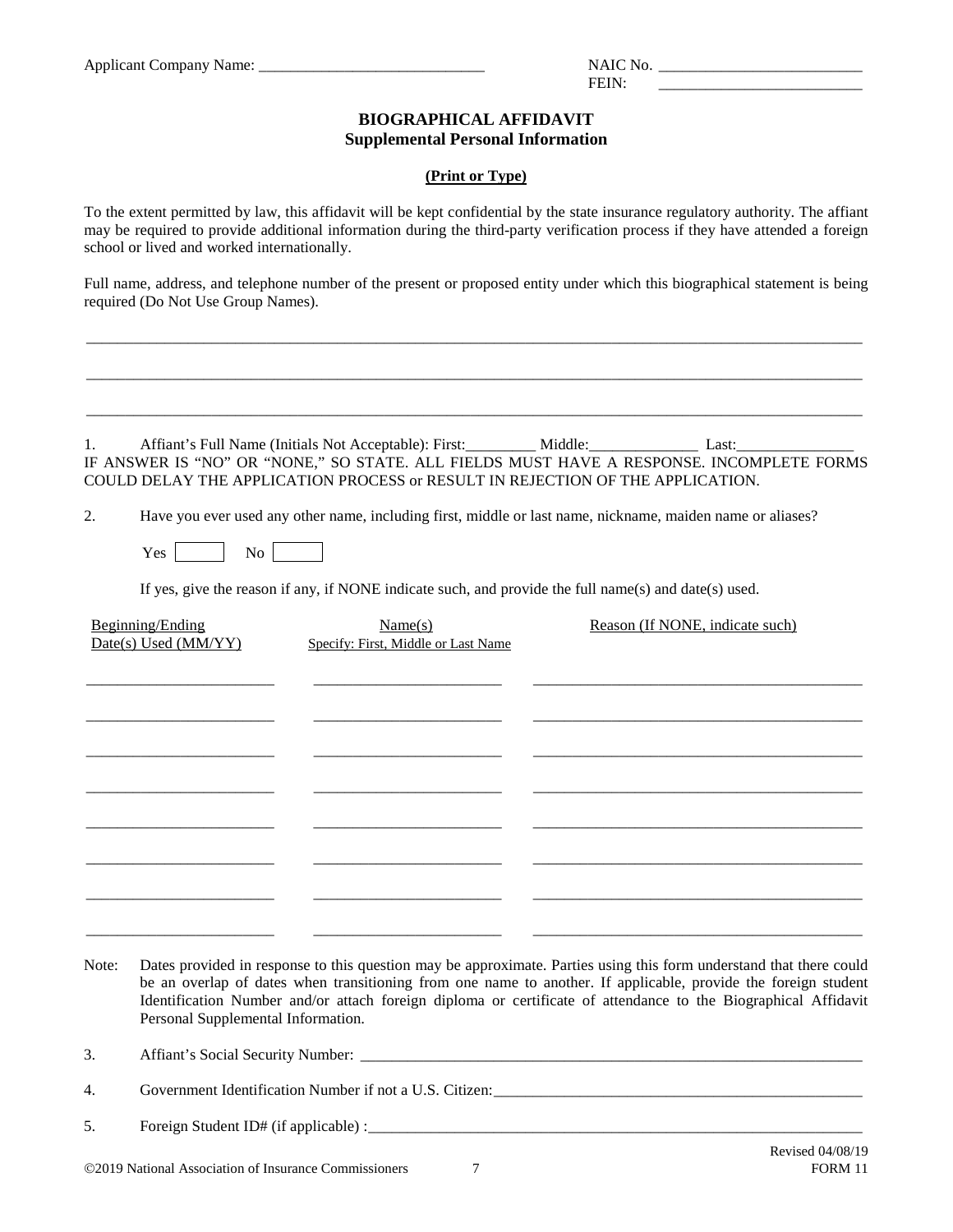|       |                                      |                                   |                                                                                              |                    | FEIN:                                                                                                            | <u> 2008 - Johann Stoff, deutscher Stoff, der Stoff, der Stoff, der Stoff, der Stoff, der Stoff, der Stoff, der S</u>                                                                                                          |
|-------|--------------------------------------|-----------------------------------|----------------------------------------------------------------------------------------------|--------------------|------------------------------------------------------------------------------------------------------------------|--------------------------------------------------------------------------------------------------------------------------------------------------------------------------------------------------------------------------------|
| 6.    |                                      |                                   |                                                                                              |                    |                                                                                                                  | State/Province: Country: Country: Country: Country: Country: Country: Country: Country: Country: Country: Country: Country: Country: Country: Country: Country: Country: Country: Country: Country: Country: Country: Country: |
| 7.    |                                      |                                   |                                                                                              |                    |                                                                                                                  |                                                                                                                                                                                                                                |
| 8.    |                                      |                                   | List your residences for the last ten (10) years starting with your current address, giving: |                    |                                                                                                                  |                                                                                                                                                                                                                                |
|       | Beginning/Ending<br>Dates (MM/YY)    | <b>Address</b>                    | City                                                                                         | State/<br>Province | Country                                                                                                          | <b>Postal Code</b>                                                                                                                                                                                                             |
|       |                                      |                                   |                                                                                              |                    |                                                                                                                  |                                                                                                                                                                                                                                |
| Note: | the best of my knowledge and belief. |                                   |                                                                                              |                    | understand that there could be an overlap of dates when transitioning from one address to another.               | Dates provided in response to this question may be approximate, except for current address. Parties using this form                                                                                                            |
|       |                                      |                                   |                                                                                              |                    | I hereby acknowledge that I may be contacted to provide additional information regarding international searches. |                                                                                                                                                                                                                                |
|       |                                      | (Signature of Affiant)            |                                                                                              |                    |                                                                                                                  |                                                                                                                                                                                                                                |
|       |                                      |                                   |                                                                                              |                    |                                                                                                                  |                                                                                                                                                                                                                                |
| and:  |                                      |                                   |                                                                                              |                    |                                                                                                                  | The foregoing instrument was acknowledged before me this _____ day of ______________, 20_____ by _____________,                                                                                                                |
|       |                                      | who is personally known to me, or |                                                                                              |                    |                                                                                                                  |                                                                                                                                                                                                                                |
|       |                                      |                                   |                                                                                              |                    |                                                                                                                  |                                                                                                                                                                                                                                |
|       |                                      |                                   |                                                                                              |                    |                                                                                                                  |                                                                                                                                                                                                                                |
|       | [SEAL]                               |                                   |                                                                                              |                    |                                                                                                                  | Notary Public                                                                                                                                                                                                                  |
|       |                                      |                                   |                                                                                              |                    |                                                                                                                  | Printed Notary Name                                                                                                                                                                                                            |
|       |                                      |                                   |                                                                                              |                    |                                                                                                                  | My Commission Expires                                                                                                                                                                                                          |
|       |                                      |                                   |                                                                                              |                    |                                                                                                                  |                                                                                                                                                                                                                                |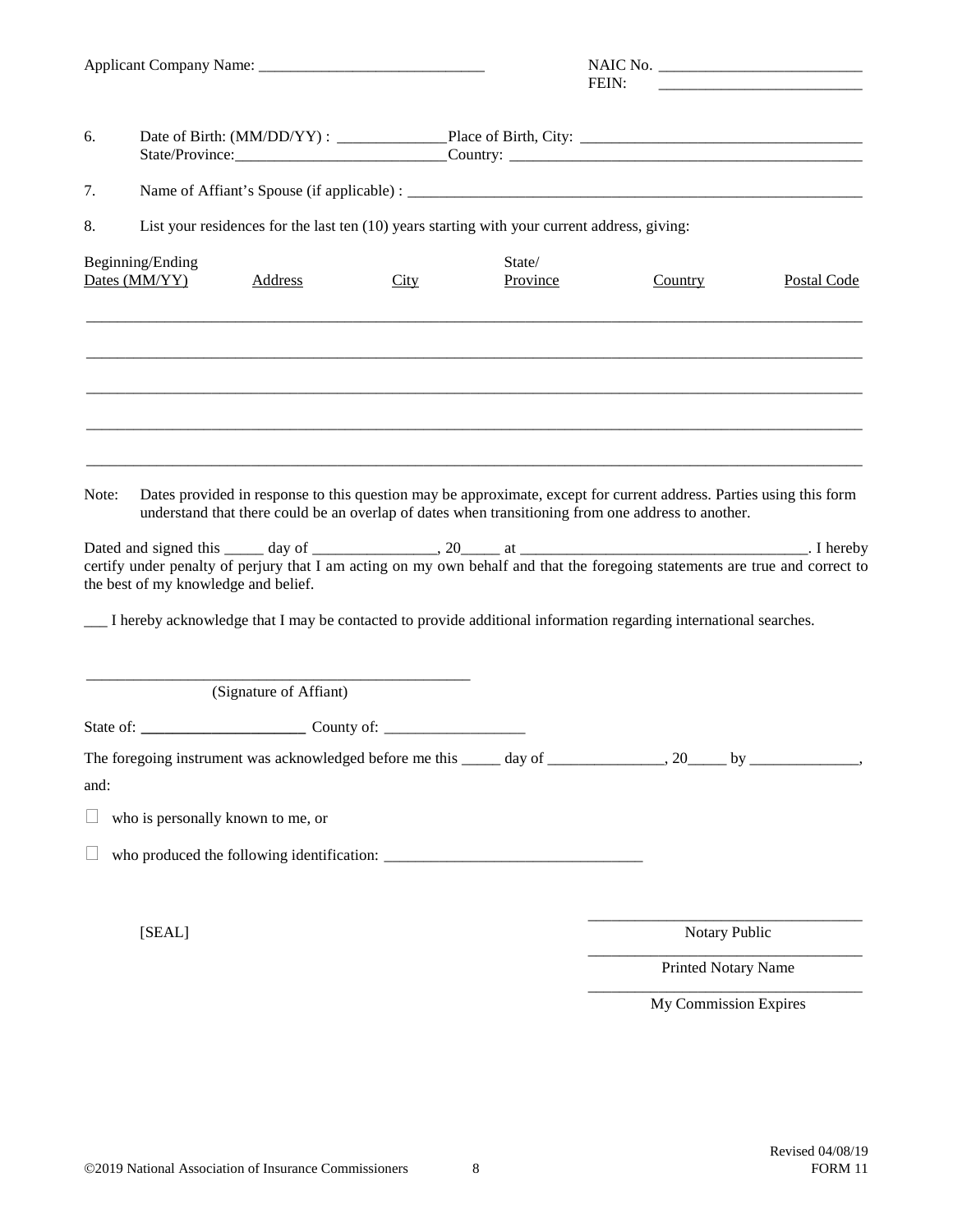$FENN:$ 

# **DISCLOSURE AND AUTHORIZATION CONCERNING BACKGROUND REPORTS (***All states except California, Minnesota and Oklahoma)*

This Disclosure and Authorization is provided to you in connection with pending or future application(s) of \_\_\_\_\_\_\_\_\_\_\_\_\_\_\_\_\_\_\_\_\_\_\_\_\_\_\_\_\_\_\_\_\_\_\_\_ **[company name]**("Company") for licensure or a permit to organize ("Application") with a department of insurance in one or more states within the United States. Company desires to procure a consumer or investigative consumer report (or both)("Background Reports") regarding your background for review by a department of insurance in any state where Company pursues an Application during the term of your functioning as, or seeking to function as, an officer, member of the board of directors or other management representative ("Affiant") of Company or of any business entities affiliated with Company ("Term of Affiliation") for which a Background Report is required by a department of insurance reviewing any Application. Background Reports requested pursuant to your authorization below may contain information bearing on your character, general reputation, personal characteristics, mode of living and credit standing. The purpose of such Background Reports will be to evaluate the Application and your background as it pertains thereto. To the extent required by law, the Background Reports procured under this Disclosure and Authorization will be maintained as confidential.

You may obtain copies of any Background Reports about you from the consumer reporting agency ("CRA") that produces them. You may also request more information about the nature and scope of such reports by submitting a written request to Company. To obtain contact information regarding CRA or to submit a written request for more information, contact \_\_\_\_\_\_\_\_\_\_\_\_\_\_\_\_\_\_\_\_\_\_\_\_\_\_\_\_\_\_\_\_\_\_\_\_\_ **[company's designated person, position, or department, address and** 

## **phone]**.

Attached for your information is a "Summary of Your Rights Under the Fair Credit Reporting Act."

**AUTHORIZATION:** I am currently an Affiant of Company as defined above. I have read and understand the above Disclosure and by my signature below, I consent to the release of Background Reports to a department of insurance in any state where Company files or intends to file an Application, and to the Company, for purposes of investigating and reviewing such Application and my status as an Affiant. I authorize all third parties who are asked to provide information concerning me to cooperate fully by providing the requested information to CRA retained by Company for purposes of the foregoing Background Reports, except records that have been erased or expunged in accordance with law.

I understand that I may revoke this Authorization at any time by delivering a written revocation to Company and that Company will, in that event, forward such revocation promptly to any CRA that either prepared or is preparing Background Reports under this Disclosure and Authorization. This Authorization shall remain in full force and effect until the earlier of (i) the expiration of the Term of Affiliation, (ii) written revocation as described above, or (iii) six (6) months following the date of my signature below.

A true copy of this Disclosure and Authorization shall be valid and have the same force and effect as the signed original.

| (Printed Full Name and Residence Address)                                                                                                   |                            |    |
|---------------------------------------------------------------------------------------------------------------------------------------------|----------------------------|----|
| (Signature)                                                                                                                                 | (Date)                     |    |
| State of: $\frac{1}{\sqrt{1-\frac{1}{2}} \cdot \frac{1}{2}}$                                                                                |                            |    |
| The foregoing instrument was acknowledged before me this ______ day of _______________,<br><u>__________________________________</u> , and: | 20                         | by |
| who is personally known to me, or                                                                                                           |                            |    |
| who produced the following identification:                                                                                                  |                            |    |
| [SEAL]                                                                                                                                      | Notary Public              |    |
|                                                                                                                                             | <b>Printed Notary Name</b> |    |
|                                                                                                                                             | My Commission Expires      |    |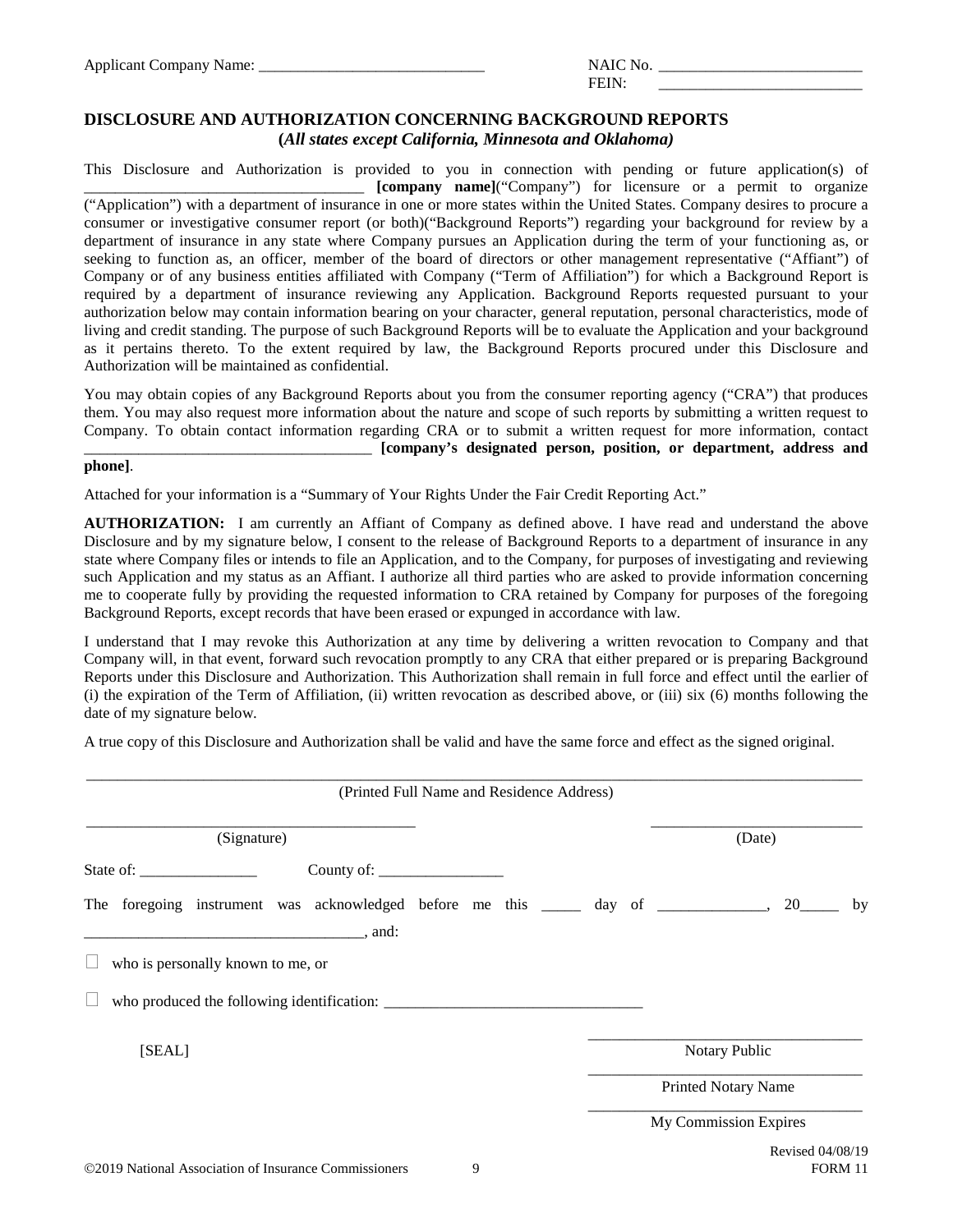FEIN:

# **DISCLOSURE AND AUTHORIZATION CONCERNING BACKGROUND REPORTS** (*Minnesota and Oklahoma)*

This Disclosure and Authorization is provided to you in connection with pending or future application(s) of \_\_\_\_\_\_\_\_\_\_\_\_\_\_\_\_\_\_\_\_\_\_\_\_\_\_**[company name]**("Company") for licensure or a permit to organize ("Application") with a department of insurance in one or more states within the United States. Company desires to procure a consumer or investigative consumer report (or both)("Background Reports") regarding your background for review by a department of insurance in any state where Company pursues an Application during the term of your functioning as, or seeking to function as, an officer, member of the board of directors or other management representative ("Affiant") of Company or of any business entities affiliated with Company ("Term of Affiliation") for which a Background Report is required by a department of insurance reviewing any Application. Background Reports requested pursuant to your authorization below may contain information bearing on your character, general reputation, personal characteristics, mode of living and credit standing. The purpose of such Background Reports will be to evaluate the Application and your background as it pertains thereto. To the extent required by law, the Background Reports procured under this Disclosure and Authorization will be maintained as confidential.

You may request more information about the nature and scope of Background Reports produced by any consumer reporting agency ("CRA") by submitting a written request to Company. You should submit any such written request for more information, to \_\_\_\_\_\_\_\_\_\_\_\_\_\_\_\_\_\_\_\_\_\_ **[company's designated person, position, or department, address and phone]**.

Attached for your information is a "Summary of Your Rights Under the Fair Credit Reporting Act." You will be provided with a copy of any Background Report procured by Company if you check the box below.

 By checking this box, I request a copy of any Background Report from any CRA retained by Company, at no extra charge.

**AUTHORIZATION:** I am currently an Affiant of Company as defined above. I have read and understand the above Disclosure and by my signature below, I consent to the release of Background Reports to a department of insurance in any state where Company files or intends to file an Application, and to the Company, for purposes of investigating and reviewing such Application and my status as an Affiant. I authorize all third parties who are asked to provide information concerning me to cooperate fully by providing the requested information to CRA retained by Company for purposes of the foregoing Background Reports, except records that have been erased or expunged in accordance with law.

I understand that I may revoke this Authorization at any time by delivering a written revocation to Company and that Company will, in that event, forward such revocation promptly to any CRA that either prepared or is preparing Background Reports under this Disclosure and Authorization. This Authorization shall remain in full force and effect until the earlier of (i) the expiration of the Term of Affiliation, (ii) written revocation as described above, or (iii) six (6) months following the date of my signature below.

A true copy of this Disclosure and Authorization shall be valid and have the same force and effect as the signed original.

| (Printed Full Name and Residence Address)                                                       |                            |
|-------------------------------------------------------------------------------------------------|----------------------------|
| (Signature)                                                                                     | (Date)                     |
| State of:                                                                                       |                            |
| The foregoing instrument was acknowledged before me this _______day of _____________, 20_______ | by                         |
|                                                                                                 |                            |
| who is personally known to me, or                                                               |                            |
|                                                                                                 |                            |
| [SEAL]                                                                                          | Notary Public              |
|                                                                                                 | <b>Printed Notary Name</b> |
|                                                                                                 | My Commission Expires      |